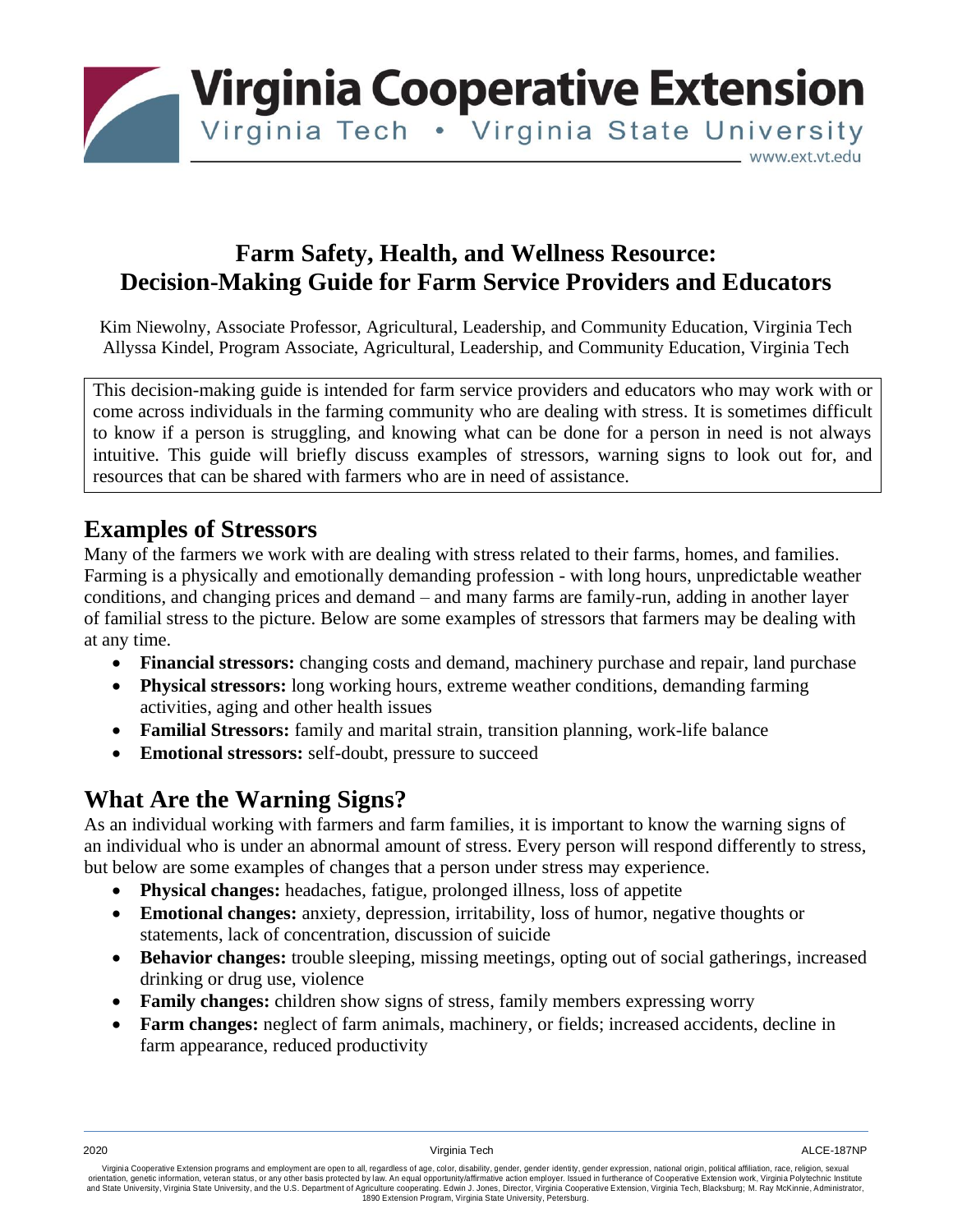# **How Can You Help?**

There is always a way for you to be helpful to a farmer under stress. If you have noticed that a farmer is showing some of the signs of stress listed above, you can help by doing the following:

If you believe a farmer may be thinking about committing suicide, ask directly if they are thinking about killing themselves. This has not been shown to make them more likely to attempt suicide, whether or not they are already having suicidal thoughts. Call the National Suicide Prevention Lifeline (linked below), or call 911 if you believe they may be an immediate danger to themselves or others (Dudensing, Town, & McCord, 2019).

# *Listen and Encourage Discussion*

You have already listened and paid enough attention to notice that the farmer is struggling. Listening to what the farmer is saying may both help the farmer feel supported and help you understand how you can assist them. Listening lets the individual know that their feelings are not a burden to you and that you care about them. If you are trying to initiate the conversation about their stress, gently bring the subject up and allow them to move the conversation forward.

## **Things you can say, as suggested by Bacigalupo Sanguesa & Thompson, 2019**

- I hear you saying (repeat back the main concerns the farmer is expressing)
- This sounds like a lot to manage. How are you coping with this? (or, What are you doing to take care of yourself?)
- It sounds like the current situation is very difficult. What can I do to support you?
- These are some tough challenges. How can I help?
- Would it be helpful if we work together on an action plan for how to manage your concerns?
- Every situation is different. In a similar situation on another farm, they tried \_\_\_\_\_. What do you think about that?
- Are there other people who have been helpful or supportive when times have been tough in the past? Are any of those people able to help now?

# *Point Them to the Right Resources*

Depending on the issues you have discussed with the farmer, there may be a number of resources you can point them to. You may recommend an agricultural resource for farm-specific help, recommend they visit their primary care provider for physical pain, or suggest they see a counselor to begin discussing and managing the stress they are feeling. Below is a list of resources that you may find useful to suggest, though it is also recommended that you become familiar with the resources in your area for more targeted recommendations.

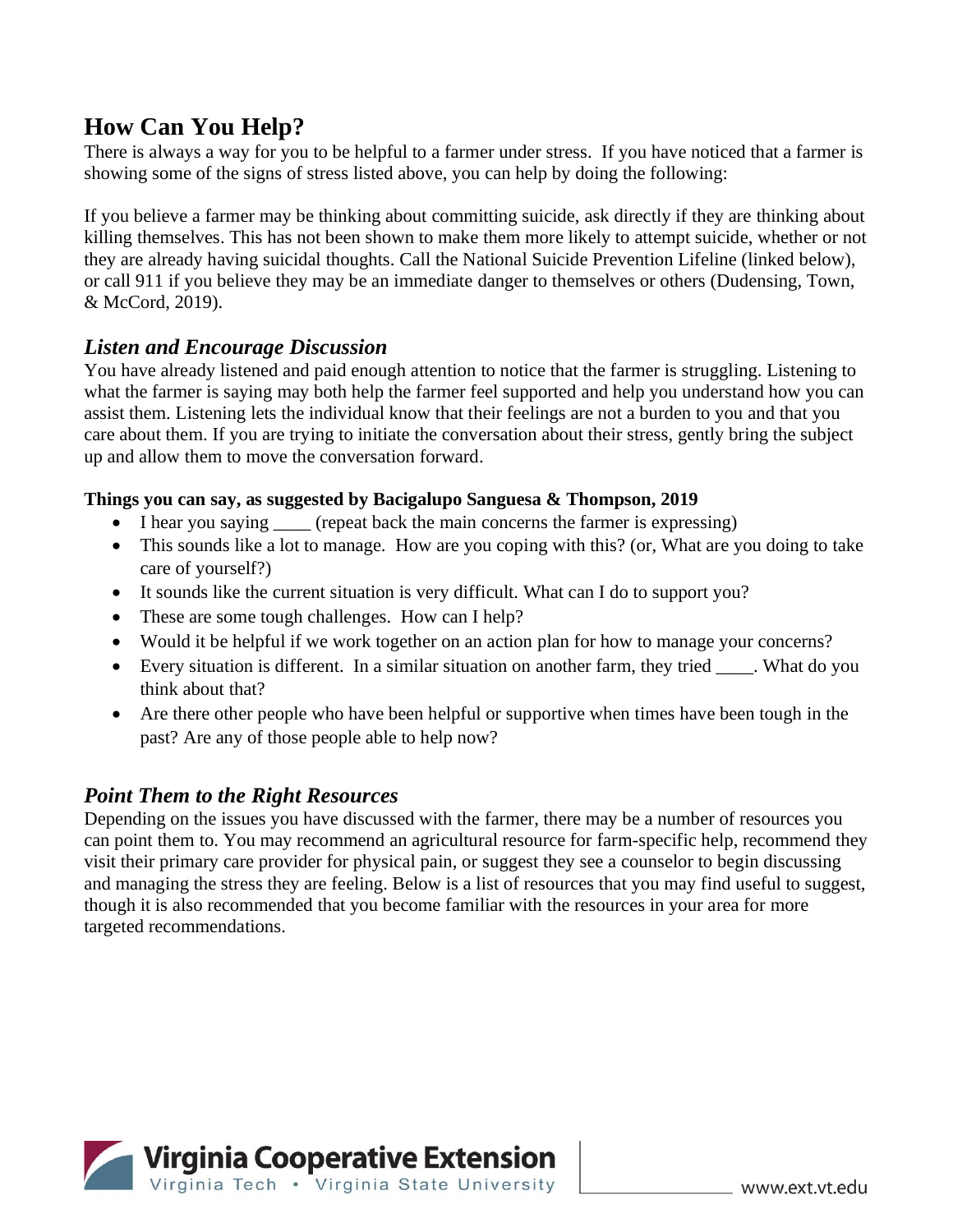# **What Resources are Available?**

# *Farm-Specific Resources*

### **Extension Agents**

Local extension agents may have an established relationship with the farmer. The agent may be able to provide farm assistance and recommendations, or connect the farmer with other resources, programs, and providers.

### **Other Farmers**

Farmers may be interested in talking with other farmers – both who grow the same commodities and others – to hear that they are not alone in their situations. Farmers' markets are a place where farmers can connect with one another, or consider asking another farmer you know if you can give their contact information to the farmer in need.

#### **FSA Loan Officer or Bank**

Financial stress is common and often not simple to address. You may suggest a farmer meets with an FSA loan officer or a local bank to discuss loan programs that are available, which may ease some of the financial burden that the farmer is experiencing.

#### **Lawyer**

If a farmer has indicated they are dealing with stress related to farm transition planning or a business management issue, it may be helpful to recommend they contact a lawyer – particularly one experienced with farm issues.

## Physical and Mental Health

## **Primary Care Provider**

Primary care providers may be able to help farmers in two ways. First, a primary care provider can address any physical issues that the farmer may be experiencing, whether they are related to stress, the physicality of farming, or underlying illness. Second, a primary care provider can be the first step a farmer takes toward receiving help from a mental health professional and may be able to make a referral.

## **Counselor, Psychologist, or Psychiatrist**

These mental health professionals can work with individuals and/or families to address the stressors the farmers are experiencing and help them build targeted solutions. You may find it helpful to contact psychologists, psychiatrists, and counselors in your area to see if any have experience working with the farming community.

## Community Support

## **Family and Friends**

Family and friends can play a large role in helping and supporting those who are struggling with stress and physical or mental health issues. Encourage the individual to talk to their family about their feelings and issues, and consider arranging a meeting with the farmer's family to discuss what can be done to help the farmer in need.